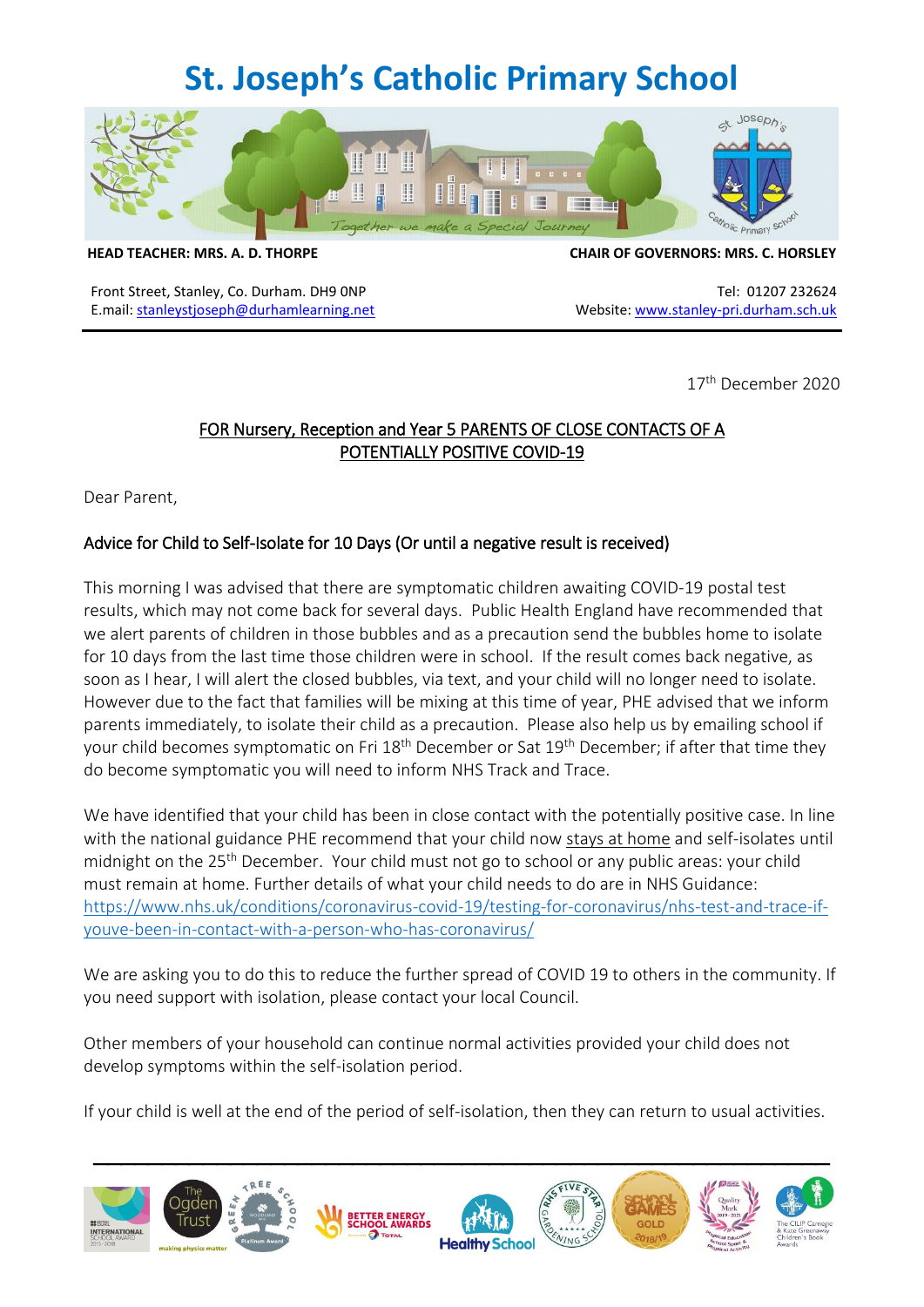# **St. Joseph's Catholic Primary School**



**HEAD TEACHER: MRS. A. D. THORPE CHAIR OF GOVERNORS: MRS. C. HORSLEY**

Front Street, Stanley, Co. Durham. DH9 0NP Tel: 01207 232624 E.mail: [stanleystjoseph@durhamlearning.net](mailto:stanleystjoseph@durhamlearning.net) Website[: www.stanley-pri.durham.sch.uk](http://www.stanley-pri.durham.sch.uk/)

### What to do if your child develops symptoms of COVID 19

For most people, especially children, COVID-19 will be a mild illness. The most common symptoms of COVID-19 are recent onset of:

- new continuous cough and/or
- high temperature and/or
- a loss of, or change in, normal sense of taste or smell (anosmia)

If your child develops any of these symptoms of COVID-19, they should remain at home and arrangements should be made for them to be tested. At that time all other household members must also stay at home, not go to work, school or public areas, even for exercise.

Testing can be arranged by calling 119 or via the NHS website: nhs.uk/coronavirus When the result of the child's test is known further advice will be available.

#### How to stop COVID-19 spreading

There are things you can do to help reduce the risk of you and anyone you live with getting ill with COVID-19:

- wash your hands with soap and water often do this for at least 20 seconds
- use hand sanitiser gel if soap and water are not available
- wash your hands as soon as you get home
- cover your mouth and nose with a tissue or your sleeve (not your hands) when you cough or sneeze
- put used tissues in the bin immediately and wash your hands afterwards

#### Further information

Further information is available at nhs.uk/coronavirus

Yours sincerely,

*A D Thorpe*

Mrs A. Thorpe